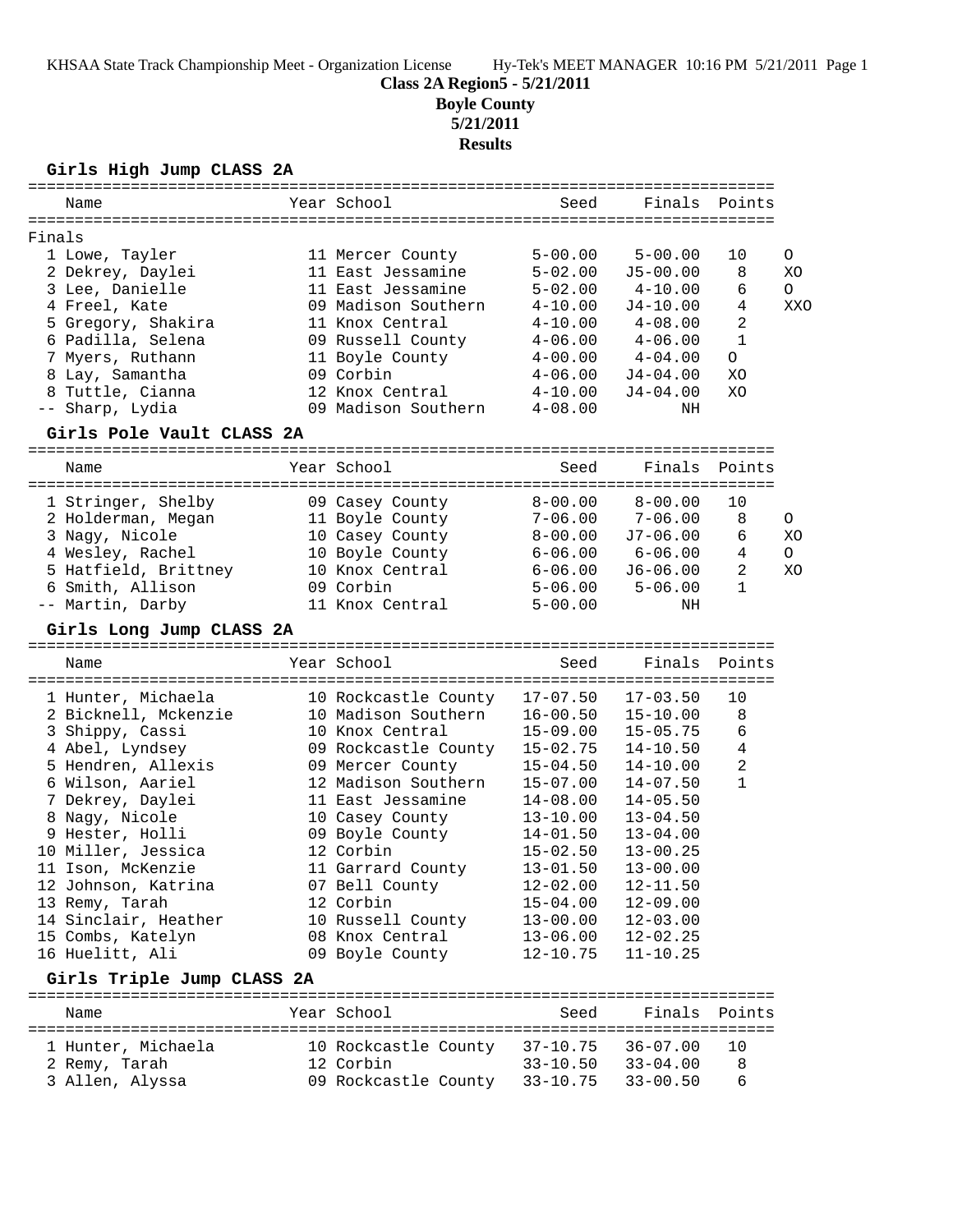KHSAA State Track Championship Meet - Organization License Hy-Tek's MEET MANAGER 10:16 PM 5/21/2011 Page 2

**Class 2A Region5 - 5/21/2011**

**Boyle County**

**5/21/2011**

**Results**

## **....Girls Triple Jump CLASS 2A**

| 4 Wilson, Aariel    | 12 Madison Southern | $34 - 05.00$ | $33 - 00.00$  | 4               |  |
|---------------------|---------------------|--------------|---------------|-----------------|--|
| 5 Evans, Tabitha    | 10 Boyle County     | $32 - 06.00$ | $32 - 06.50$  | 2               |  |
| 6 Miller, Jessica   | 12 Corbin           | $30 - 06.50$ | $31 - 06.50$  |                 |  |
| 7 Sharp, Lydia      | 09 Madison Southern | $28 - 09.00$ | $30 - 08.00$  |                 |  |
| 8 Lyon, Allison     | 09 West Jessamine   | $29 - 05.00$ | $30 - 02.00$  |                 |  |
| 9 Myers, Ruthann    | 11 Boyle County     | $32 - 11.00$ | $29 - 05.00$  |                 |  |
| 10 Nagy, Nicole     | 10 Casey County     | $30 - 01.00$ | $28 - 07.00$  |                 |  |
| 11 Knuckle, Hallie  | 10 Knox Central     | 24-06.00     | $26 - 03.00$  | 2nd best $26-2$ |  |
| 12 Martin, Darby    | 11 Knox Central     | $26 - 03.00$ | $J26 - 03.00$ | 2nd best $26-0$ |  |
| 13 Johnson, Katrina | 07 Bell County      | $25 - 09.25$ | $23 - 09.00$  |                 |  |

#### **Girls Shot Put CLASS 2A**

================================================================================

| Name                        | Year School          | Seed         | Finals Points |              |                   |  |
|-----------------------------|----------------------|--------------|---------------|--------------|-------------------|--|
| 1 Hoque, BJ                 | 12 Casey County      | 31-04.00     | $31 - 11.00$  | 10           |                   |  |
| 2 Johnson, Amy              | 10 Rockcastle County | $31 - 11.75$ | $31 - 06.00$  | 8            |                   |  |
| 3 Tique, Abiqail            | 12 Bell County       | 27-09.00     | $28 - 09.00$  | 6            | 2nd best $28-8$   |  |
| 4 Richards, Kayla           | 11 East Jessamine    | 28-01.00     | $J28-09.00$   | 4            | 2nd best $28-7$ . |  |
| 5 Meece, Abby               | 09 Casey County      | 28-05.00     | $28 - 03.00$  | 2            |                   |  |
| 6 Wilson, Emily             | 10 Russell County    | 27-09.00     | $27 - 08.00$  | $\mathbf{1}$ |                   |  |
| 7 Tuttle, Cianna            | 12 Knox Central      | 28-03.00     | 26-06.00      |              |                   |  |
| 8 Mercer, Hannah            | 08 Rockcastle County | 26-03.00     | 25-00.00      |              |                   |  |
| 9 Achenjang, Stella         | 12 Knox Central      | 25-10.00     | $24 - 03.00$  |              |                   |  |
| 10 Morgan, Cristina         | 09 Madison Southern  | $23 - 00.00$ | $21 - 02.50$  |              |                   |  |
| 11 Gibbs, Chelsea           | 09 Corbin            | $23 - 10.50$ | $21 - 00.00$  |              |                   |  |
| 12 Huelitt, Ali             | 09 Boyle County      | 19-02.00     | $19 - 11.00$  |              |                   |  |
| 13 Marsee, Ashton           | 08 Bell County       | $20 - 02.00$ | $19 - 00.00$  |              |                   |  |
| 14 Hill, Satora             | 09 Madison Southern  | 19-00.00     | $18 - 08.50$  |              |                   |  |
| Girls Discus Throw CLASS 2A |                      |              |               |              |                   |  |

# ================================================================================

| Name                | Year School          | Seed       |            | Finals Points  |
|---------------------|----------------------|------------|------------|----------------|
| 1 Johnson, Amy      | 10 Rockcastle County | $113 - 09$ | $104 - 10$ | 10             |
| 2 Hoque, BJ         | 12 Casey County      | $102 - 05$ | $95 - 07$  | 8              |
| 3 Richards, Kayla   | 11 East Jessamine    | $84 - 11$  | $95 - 00$  | 6              |
| 4 Wardrip, Shauna   | 11 Casey County      | $95 - 04$  | $94 - 02$  | 4              |
| 5 Wilson, Emily     | 10 Russell County    | $83 - 10$  | $87 - 04$  | $\overline{2}$ |
| 6 Tique, Abiqail    | 12 Bell County       | $81 - 03$  | $78 - 11$  |                |
| 7 Gibbs, Chelsea    | 09 Corbin            | 70-09      | $74 - 04$  |                |
| 8 Moser, Taylor     | 12 Knox Central      | $77 - 03$  | $73 - 02$  |                |
| 9 Craig, Mackenzie  | 09 Rockcastle County | $70 - 09$  | $70 - 00$  |                |
| 10 Lowe, Tayler     | 11 Mercer County     | 78-06      | $67 - 10$  |                |
| 11 Gregory, Shakira | 11 Knox Central      | $64 - 02$  | $66 - 02$  |                |
| 12 Morgan, Cristina | 09 Madison Southern  | $62 - 04$  | $65 - 11$  |                |
| 13 Troyer, Lisa     | 11 West Jessamine    |            | $55 - 00$  |                |
| 14 Marsee, Ashton   | 08 Bell County       | $59 - 04$  | $54 - 11$  |                |
| 15 Hill, Satora     | 09 Madison Southern  | $48 - 05$  | $51 - 04$  |                |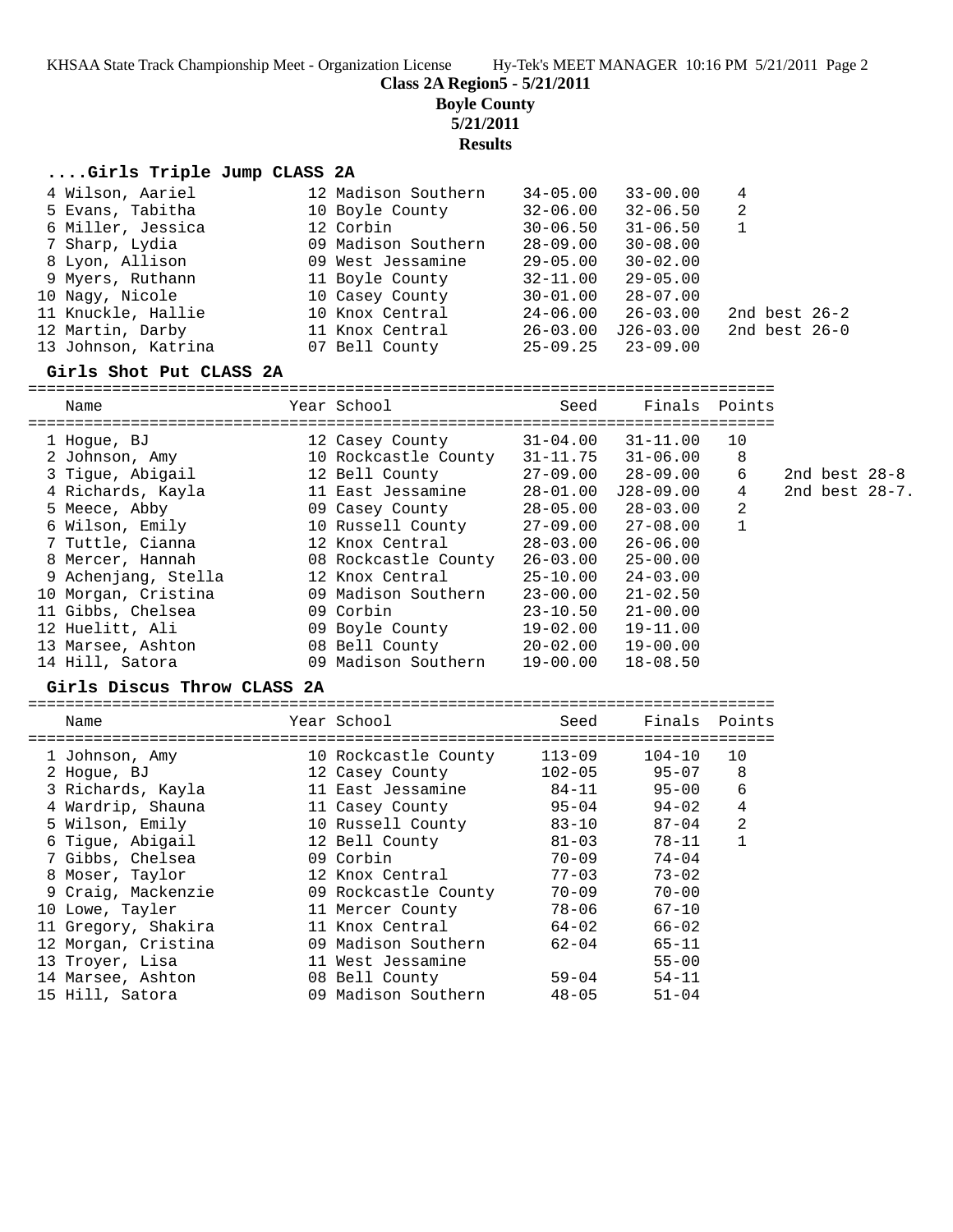KHSAA State Track Championship Meet - Organization License Hy-Tek's MEET MANAGER 10:16 PM 5/21/2011 Page 3

**Class 2A Region5 - 5/21/2011**

**Boyle County**

**5/21/2011**

**Results**

#### **Boys High Jump CLASS 2A**

| Name                                                                                                                                | Year School                                                                                                                      | Seed                                                                                                  | Finals Points                                                                                         |                          |  |                                  |  |
|-------------------------------------------------------------------------------------------------------------------------------------|----------------------------------------------------------------------------------------------------------------------------------|-------------------------------------------------------------------------------------------------------|-------------------------------------------------------------------------------------------------------|--------------------------|--|----------------------------------|--|
| 1 McDaniel, Caleb<br>2 Smith, Micah<br>3 Mills, Jamey<br>3 Donaldson, Sean<br>5 Cooper, Cody<br>6 Keebortz, Blake<br>7 Lowder, John | 12 West Jessamine<br>10 Casey County<br>12 Knox Central<br>11 West Jessamine<br>11 Boyle County<br>11 Mercer County<br>12 Corbin | $6 - 00.00$<br>$6 - 00.00$<br>$6 - 00.00$<br>$6 - 00.00$<br>$5 - 10.00$<br>$5 - 08.00$<br>$5 - 04.00$ | $6 - 03.00$<br>$6 - 00.00$<br>$5 - 10.00$<br>$5 - 10.00$<br>$5 - 08.00$<br>$5 - 06.00$<br>$5 - 04.00$ | 10<br>8<br>5.<br>5.<br>2 |  | XO + no more m<br>XO + No more m |  |
| 8 Warren, Marcus<br>9 Harper, Tyler                                                                                                 | 09 Mercer County<br>09 Rockcastle County                                                                                         | $5 - 02.00$<br>$5 - 00.00$                                                                            | $5 - 02.00$<br>$J5 - 02.00$                                                                           | $\Omega$<br>XO           |  |                                  |  |
|                                                                                                                                     |                                                                                                                                  |                                                                                                       |                                                                                                       |                          |  |                                  |  |

#### **Boys Pole Vault CLASS 2A**

| Name              | Year School       | Seed         |              | Finals Points |                                        |
|-------------------|-------------------|--------------|--------------|---------------|----------------------------------------|
| 1 Ellison, Jordan | 12 Casey County   | $12 - 00.00$ | $13 - 00.00$ | 10            |                                        |
| 2 Lee, Tanner     | 12 West Jessamine | $11 - 06.00$ | $11 - 06.00$ | 8             |                                        |
| 3 Mills, Travis   | 12 Knox Central   | $10 - 00.00$ | $10 - 06.00$ | 5             | 0 misses                               |
| 3 Darby, Ethan    | 12 West Jessamine | $10 - 00.00$ | $10 - 06.00$ | 5             | 0 misses                               |
| 5 Smith, Micah    | 10 Casey County   | $10 - 00.00$ | J10-06.00    | 2             |                                        |
| 6 Brock, Michael  | 12 Knox Central   | $9 - 06.00$  | $10 - 00.00$ |               | $0.50 XO + 1$ miss                     |
| 6 Miller, Aaron   | 11 Mercer County  | $9 - 06.00$  | $10 - 00.00$ |               | $0.50 \, \text{XO} + 1 \, \text{miss}$ |
| 8 Johnson, Jacob  | 12 Mercer County  | $9 - 06.00$  | J10-00.00    |               | $XO + 3$ misses                        |
| 9 Wrinn, Chad     | 11 Corbin         | $9 - 06.00$  | $9 - 00.00$  |               |                                        |
|                   |                   |              |              |               |                                        |

#### **Boys Long Jump CLASS 2A**

================================================================================

| Name                      | Year School<br>========================= | Seed         | Finals Points |    |
|---------------------------|------------------------------------------|--------------|---------------|----|
| 1 Britt, Nick             | 10 Russell County                        | $20 - 09.00$ | $21 - 01.00$  | 10 |
| 2 Thomas, Cameron         | 11 East Jessamine                        | $21 - 04.00$ | $20 - 10.50$  | 8  |
| 3 Prewitt, David          | 11 East Jessamine                        | $20 - 02.00$ | $20 - 05.75$  | 6  |
| 4 Rothermel, Michael      | 10 Madison Southern                      | $21 - 05.00$ | $20 - 01.50$  | 4  |
| 5 Canady, Jeff            | 10 Knox Central                          | 19-08.00     | $19 - 08.50$  | 2  |
| 6 Arvin, Ashton           | 10 Rockcastle County                     | $20 - 00.00$ | $18 - 07.00$  |    |
| 7 Bickelman, Josh         | 10 West Jessamine                        | $19 - 05.00$ | $18 - 03.00$  |    |
| 8 Ford, Kobe              | 07 West Jessamine                        | $19 - 10.00$ | $17 - 09.75$  |    |
| 9 Boeck-Stüven, Christian | 12 Boyle County                          | $18 - 02.25$ | $17 - 05.50$  |    |
| 10 Poynter, Justin        | 12 Rockcastle County                     | $18 - 09.00$ | $17 - 01.00$  |    |
| 11 Lewis, Darion          | 10 Mercer County                         | $19 - 08.00$ | $16 - 02.00$  |    |
| 12 Bartleson, Deron       | 08 Mercer County                         | $16 - 11.00$ | $15 - 09.50$  |    |
| 13 Schuhmann, Jacob       | 10 Boyle County                          | $16 - 10.50$ | $15 - 07.00$  |    |
| 14 Howard, Wesley         | 10 Casey County                          | $15 - 11.00$ | $15 - 05.00$  |    |
| 15 Griffin, Jake          | 09 Bell County                           | $13 - 00.00$ | $11 - 10.25$  |    |

#### **Boys Triple Jump CLASS 2A**

| Name                 | Year School         | Seed         | Finals Points |     |
|----------------------|---------------------|--------------|---------------|-----|
| 1 Donaldson, Sean    | 11 West Jessamine   | $42 - 00.00$ | $42 - 11.50$  | 1 O |
| 2 Lewis, Darion      | 10 Mercer County    | $41 - 04.00$ | $42 - 04.50$  | 8   |
| 3 Rothermel, Michael | 10 Madison Southern | $42 - 04.00$ | $42 - 03.75$  | 6   |
| 4 Ellison, Jordan    | 12 Casey County     | $38 - 10.25$ | $40 - 10.00$  | 4   |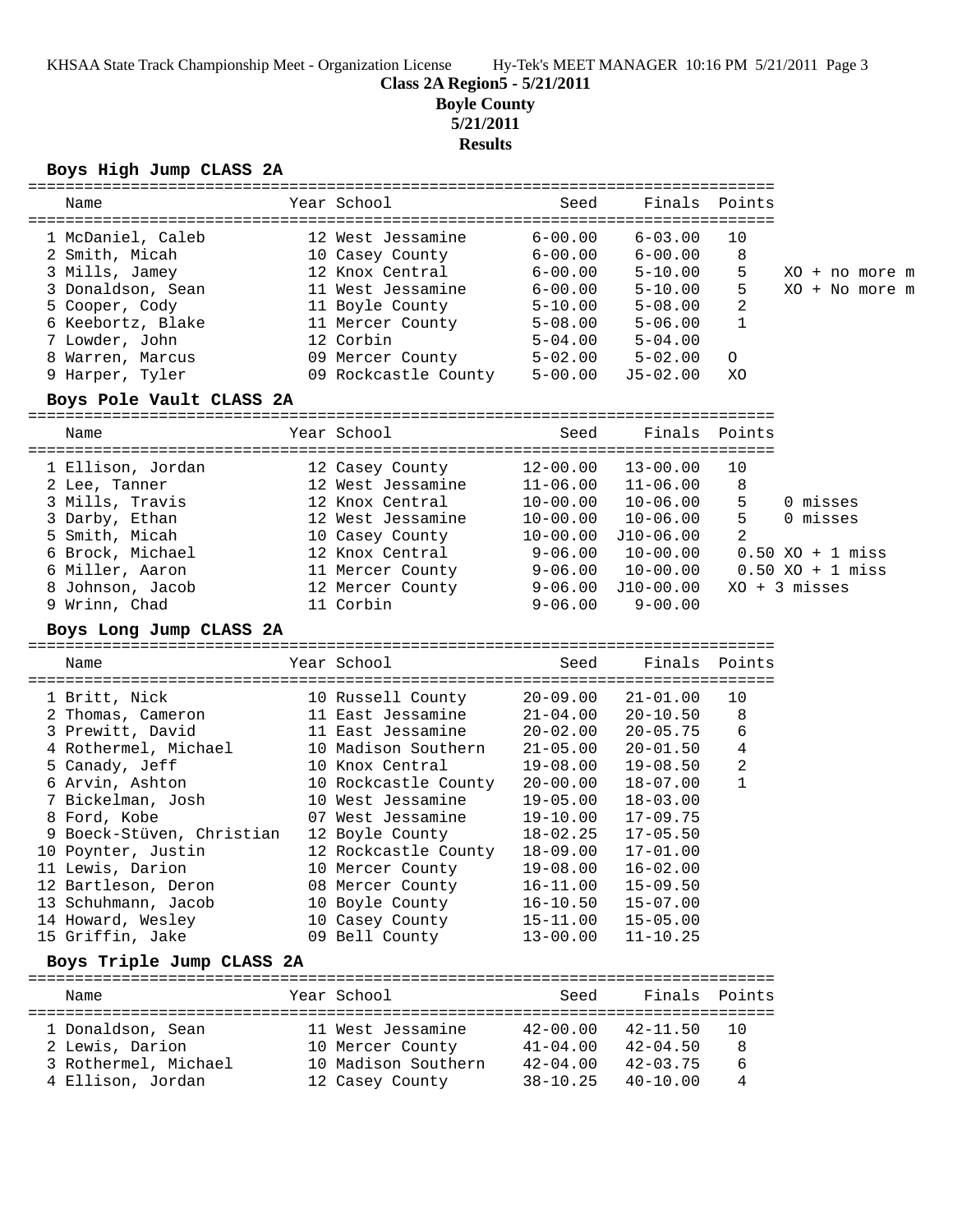KHSAA State Track Championship Meet - Organization License Hy-Tek's MEET MANAGER 10:16 PM 5/21/2011 Page 4

**Class 2A Region5 - 5/21/2011**

**Boyle County**

**5/21/2011**

**Results**

## **....Boys Triple Jump CLASS 2A**

| 5 Dunn, Tyler      | 11 Mercer County    | $37 - 11.00$ | $38 - 11.00$ | -2 |
|--------------------|---------------------|--------------|--------------|----|
| 6 Cooper, Cody     | 11 Boyle County     | $38 - 02.00$ | $38 - 02.50$ | -1 |
| 7 Henry, Evan      | 11 West Jessamine   | $36 - 10.00$ | $36 - 06.50$ |    |
| 8 Cameron, Casey   | 10 Madison Southern | $33 - 07.00$ | $36 - 05.00$ |    |
| 9 Russell, James   | 11 East Jessamine   | $36 - 05.00$ | $35 - 06.00$ |    |
| 10 Wesley, Justen  | 12 Casey County     | $37 - 02.50$ | $34 - 03.50$ |    |
| 11 Morgan, Andy    | 09 Boyle County     | $34 - 05.00$ | $33 - 09.00$ |    |
| 12 Merida, Anthony | 12 Knox Central     | $35 - 03.00$ | $33 - 00.50$ |    |
| 13 Griffin, Jake   | 09 Bell County      | $24 - 04.00$ | $28 - 05.00$ |    |

#### **Boys Shot Put CLASS 2A**

================================================================================

| Name                 | Year School                                                  | Seed         | Finals Points |                   |  |
|----------------------|--------------------------------------------------------------|--------------|---------------|-------------------|--|
|                      |                                                              | 42-02.00     | 46-06.50      | 10                |  |
| 2 Brown, Chase       | 11 Mercer County 42-06.00                                    |              | 46-03.00      | 8                 |  |
| 3 Lake, Ben          | 11 Rockcastle County 43-04.50                                |              | 43-10.00      | 6                 |  |
| 4 Fuston, Kevin      | 12 Knox Central                                              | $45 - 03.00$ | 41-11.00      | 4                 |  |
| 5 Donaldson, Sean    | 11 West Jessamine                                            |              | $41 - 02.50$  | 2                 |  |
| 6 Kenion, Corey      | 12 East Jessamine                                            | $43 - 00.00$ | $41 - 01.50$  | $\mathbf{1}$      |  |
|                      | 7 Smith, Logan                             12 Russell County | 37-03.00     | 39-10.50      |                   |  |
| 8 Johnson, James     | 10 Mercer County                                             | 41-09.50     | 37-10.00      |                   |  |
| 9 Harp, Cody         | 10 Corbin                                                    | $42 - 01.75$ | $37 - 03.50$  |                   |  |
| 10 Adams, Matt       | 09 Russell County $43-09.00$                                 |              | $37 - 01.50$  |                   |  |
| 11 Wall, Paul        | 11 East Jessamine                                            | $37 - 00.00$ | $35 - 11.50$  |                   |  |
| 12 Shepard, Jonathan | 10 Knox Central                                              | 38-06.00     | 35-00.00      | 2nd throw $34-10$ |  |
| 13 Howard, Derek     | 09 Madison Southern                                          | $35 - 09.00$ | J35-00.00     | 2nd throw 34-7.5  |  |
| 14 Marsee, Brent     | 11 Bell County                                               | $35 - 01.50$ | $34 - 07.00$  |                   |  |
| 15 Lake, Jared       | 09 Rockcastle County                                         | $35 - 06.00$ | $34 - 05.00$  |                   |  |
| 16 Fields, Curtis    | 12 Corbin                                                    | $33 - 10.00$ | $32 - 03.00$  |                   |  |
| 17 Snider, Jeff      | 12 Boyle County                                              | $33 - 00.00$ | 30-11.00      |                   |  |
| 18 Wright, Jordan    | 11 Casey County                                              | 28-10.50     | $30 - 00.00$  |                   |  |
| 19 Bragg, Tyrus      | 10 Casey County                                              | $33 - 00.00$ | 29-01.00      |                   |  |
| 20 Reid, Patrick     | 11 Boyle County                                              | 27-07.00     | $28 - 04.00$  |                   |  |

#### **Boys Discus Throw CLASS 2A**

|                                            |                          | -------------------------------- |                    |                 |
|--------------------------------------------|--------------------------|----------------------------------|--------------------|-----------------|
| Name<br>---------------------------------- | Year School              |                                  | Seed Finals Points |                 |
| 1 Gilliam, Scott 12 Knox Central           |                          | $144 - 01$                       | 129-07             | 10              |
|                                            |                          | 126-03                           | 123-11             | 8               |
| 3 Adams, Matt                              | 09 Russell County        | 124-02                           | 121-01             | 6               |
| 4 Banks, Dexter                            | 11 Mercer County 103-03  |                                  | $113 - 03$         | 4               |
| 5 Stidam, Tate                             | 12 West Jessamine 107-02 |                                  | $111 - 11$         | $\overline{2}$  |
| 6 Barnes, Clayton 10 Madison Southern      |                          | 110-00                           | $108 - 04$         | $\mathbf{1}$    |
| 7 Lake, Matt                               | 11 Madison Southern      | $105 - 00$                       | $108 - 03$         |                 |
| 8 Gatoba, Te                               | 10 West Jessamine        | $96 - 01$                        | $104 - 01$         |                 |
| 9 Shepard, Jonathan                        | 10 Knox Central          | 106-07                           | $103 - 09$         |                 |
| 10 Smith, Logan                            | 12 Russell County        | $113 - 04$                       | $102 - 10$         |                 |
| 11 Johnson, Jacob                          | 11 Bell County           | $108 - 00$                       | $100 - 08$         |                 |
| 12 Lake, Ben                               | 11 Rockcastle County     | 105-05 98-06                     |                    |                 |
| 13 Wall, Paul                              | 11 East Jessamine        | $105 - 00$                       | $98 - 01$          |                 |
| 14 Harp, Cody                              | 10 Corbin                | $91 - 08$                        | $92 - 04$          |                 |
| 15 Bragg, Tyrus                            | 10 Casey County          | 84-04 83-08                      |                    | 2nd best 83-4.5 |